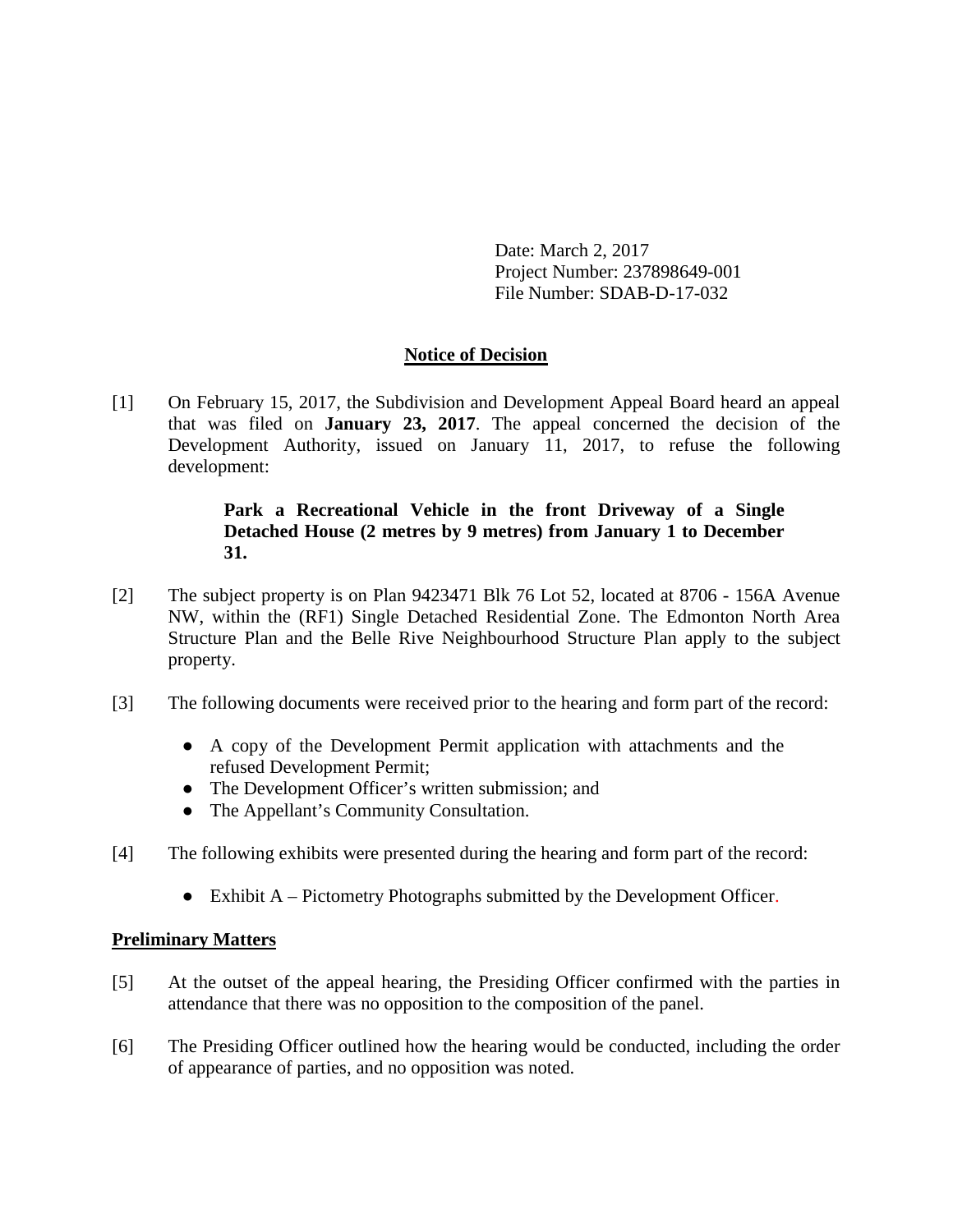[7] The appeal was filed on time, in accordance with section 686 of the *Municipal Government Act*, RSA 2000, c M-26.

## **Summary of Hearing**

- *i) Position of the Appellant, Mr. S. Ebbesen*
- [8] Mr. Ebbesen referenced the Development Officer's written submission and disagrees that his trailer is parked on City property. In his view, there is a 2-metre clearance from his trailer to the curb.
- [9] He previously lived in an area with an alley and was able to store his trailer in the backyard. He intentionally purchased his current home because of the trailer pad. This pad was not landscaped at the time of purchase and was always part of the driveway. He received a letter from the City the first year he moved in that ordered him to remove his trailer. However, due to just moving into his home and due to work commitments, he was unable to take steps to contest the notice.
- [10] He intentionally left his trailer parked on the front pad this winter to have the opportunity to appeal. He assumed that appealing an Order from the Bylaw Officer would probably be denied so he applied for a Development Permit instead for an opportunity to appeal to the SDAB.
- [11] He understands there are regulations in place to prevent a trailer from being parked in front of a house between November 1 and March 31. This should not apply in this situation because he has a designated trailer pad.
- [12] He canvassed all of the homes within the 60-metre notification area. All owners he was able to speak with had no issue with his recreational vehicle and some were not aware of the regulation restricting parking during the winter. There were some owners he was unable to contact and two owners had language barriers.
- [13] He does not understand the rationale for the bylaw restricting recreational vehicle parking in the winter when longer utility trailers or tent trailers may be parked on a front driveway all year, despite being aesthetically displeasing.
- [14] In his opinion, it is not fair that he has to pay for off-site storage and others with rear yard driveways do not.
- [15] His trailer is a newer model and not an eyesore. He reiterated that he does not believe his trailer has been parked on City property and if it was, it has since been moved so that it is solely located on his own property.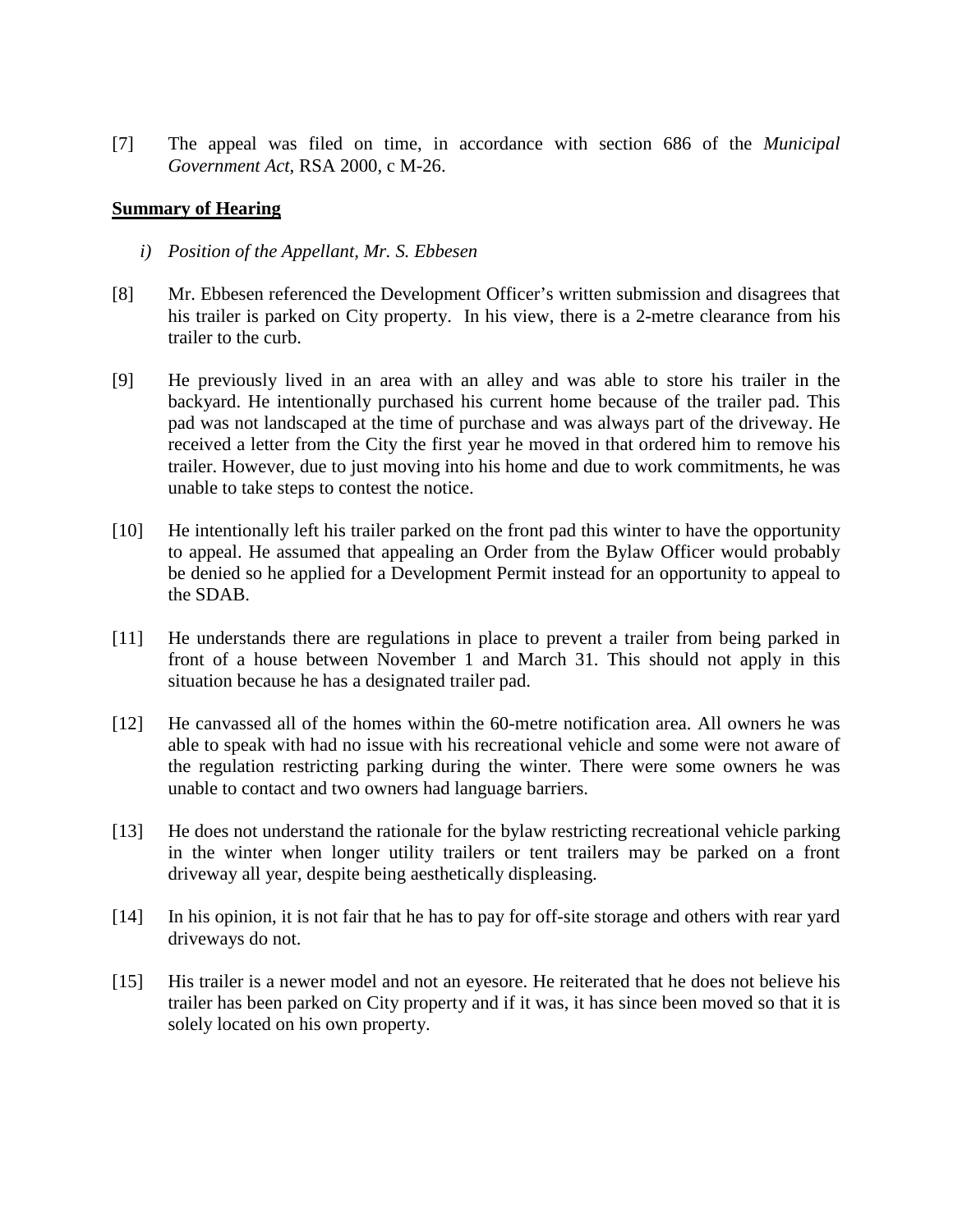- [16] He referenced a photograph submitted by the Development Officer and indicated that there are two feet between his trailer and the side property line, which provides adequate space to enter without stepping on his neighbour's property.
- [17] He is not aware of any other recreational vehicles parked on front driveways within the 60-metre notification area but he is aware of such cases in Belle Rive, Castlebrook and many other City neighbourhoods. He offered to show photographs of recreational vehicles parked in various locations throughout the City but did not have specific addresses. In his opinion, he is being unfairly singled out.

## *ii) Position of the Development Officer, Ms. K. Bauer*

- [18] Ms. Bauer submitted "Exhibit A" which shows there is a compliance certificate in place for the concrete side extension so it was given legal non-conforming status. While the Appellant may have thought he could park on the side extension it was determined to be a sidewalk and not a parking pad. She confirmed that this parking prohibition was never communicated to the Appellant when the compliance certificate was issued.
- [19] The subject property has a 7.9 metre distance from the eave of the Garage to the Front Lot Line. Because there is a 3.6 metre setback from the curb to the front property line, any trailer larger than 20 to 22 feet would be on City property. She pointed to the diagram on page 2 of her submission showing the footprint of a 20 foot trailer.
- [20] She does not know if the violation notice issued to the Appellant was the result of a complaint or if it was Bylaw Officer initiated.
- [21] In her view, large recreational vehicle parking is restricted to the summer as it is visually unappealing and is the subject of many complaints throughout the City. Obstructed sight lines can also be a concern. This property is located in a cul-de-sac so obstructed sight lines do not apply here.
- [22] In her view, it is reasonable to limit the size of a recreational vehicle so that it does not extend onto City property.
- [23] She did not personally visit the site and observed it strictly through the City's pictometry program. She does not recall seeing any other recreational vehicles parked at that time so she cannot comment if they are characteristic of the neighbourhood.
- [24] She could not comment as to why Council excluded small utility trailers, camper van conversions, tent trailers, campers which are mounted on trucks, boats, snowmobiles, allterrain vehicles, jet skis, or motorcycles and trailers to carry them under section 45.6 of the *Edmonton Zoning Bylaw* when it imposed a seasonal restriction on "large Recreational Vehicle" parking.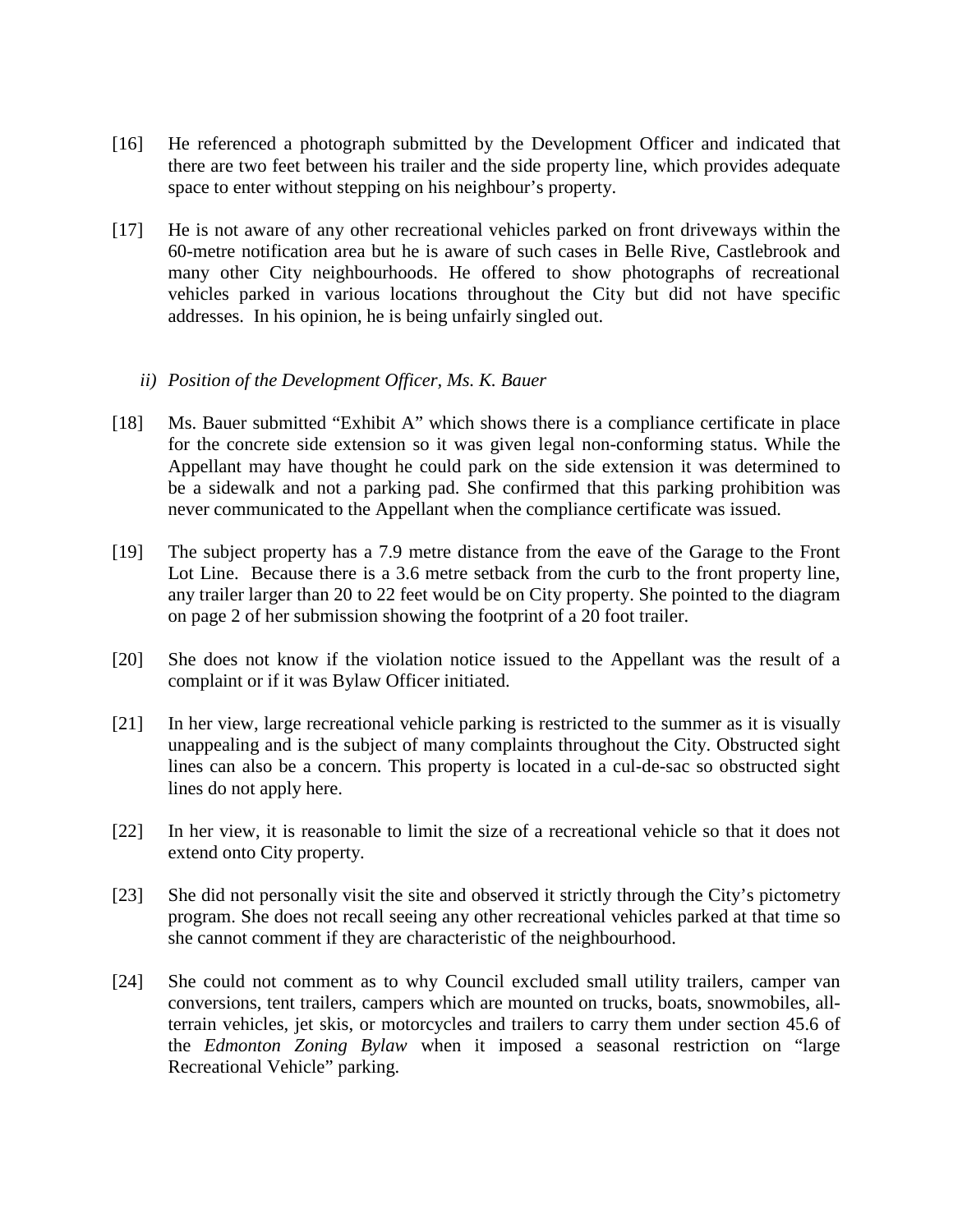[25] She acknowledged that section 45.4 of the *Edmonton Zoning Bylaw* makes it clear that large Recreational Vehicles may be parked to within 2.0 metres of the curb if there is no sidewalk.

### *iii) Rebuttal of the Appellant*

- [26] Mr. Ebbesen indicated that after the Development Officer's December 14, 2016 photograph was taken, he backed the trailer further onto his property so it is now 2 metres from the curb. He confirmed that his 26 foot trailer fits entirely on his property.
- [27] He reiterated that it is not fair for the City to state that one day you are legal and the next day you are not.
- [28] He stores summer items such as life preservers, sleeping bags and general camping gear inside the trailer during the winter. It is never used for sleeping or any purpose other than storage during the winter.
- [29] It is not practical to move the trailer over onto the driveway as the driveway is needed to get in and out of the garage.

#### **Decision**

- [30] The appeal is **ALLOWED** and the decision of the Development Authority is **REVOKED**. The development is **GRANTED** as applied for to the Development Authority.
- [31] In granting the development, section 45.3 of the *Edmonton Zoning Bylaw* is waived.

#### **Reasons for Decision**

- [32] The proposed application, to park a *large Recreational Vehicle*, is Accessory to a Single Detached House, which is Permitted Use in the RF1 Single Detached Residential Zone.
- [33] The Board accepts the evidence of the Development Officer that the length of the Driveway at the location that the Recreational Vehicle is parked is 7.9 metres from the Garage eave to the Front Lot Line. The Board heard evidence from the Appellant that the Recreational Vehicle was 26 feet (7.9 metres) from the tip of the hitch to the bumper. Given these two measurements coincide and based on the photographic evidence that the Garage eave is higher than the Recreational Vehicle, the Board finds that the Recreational Vehicle would be fully contained within the space provided.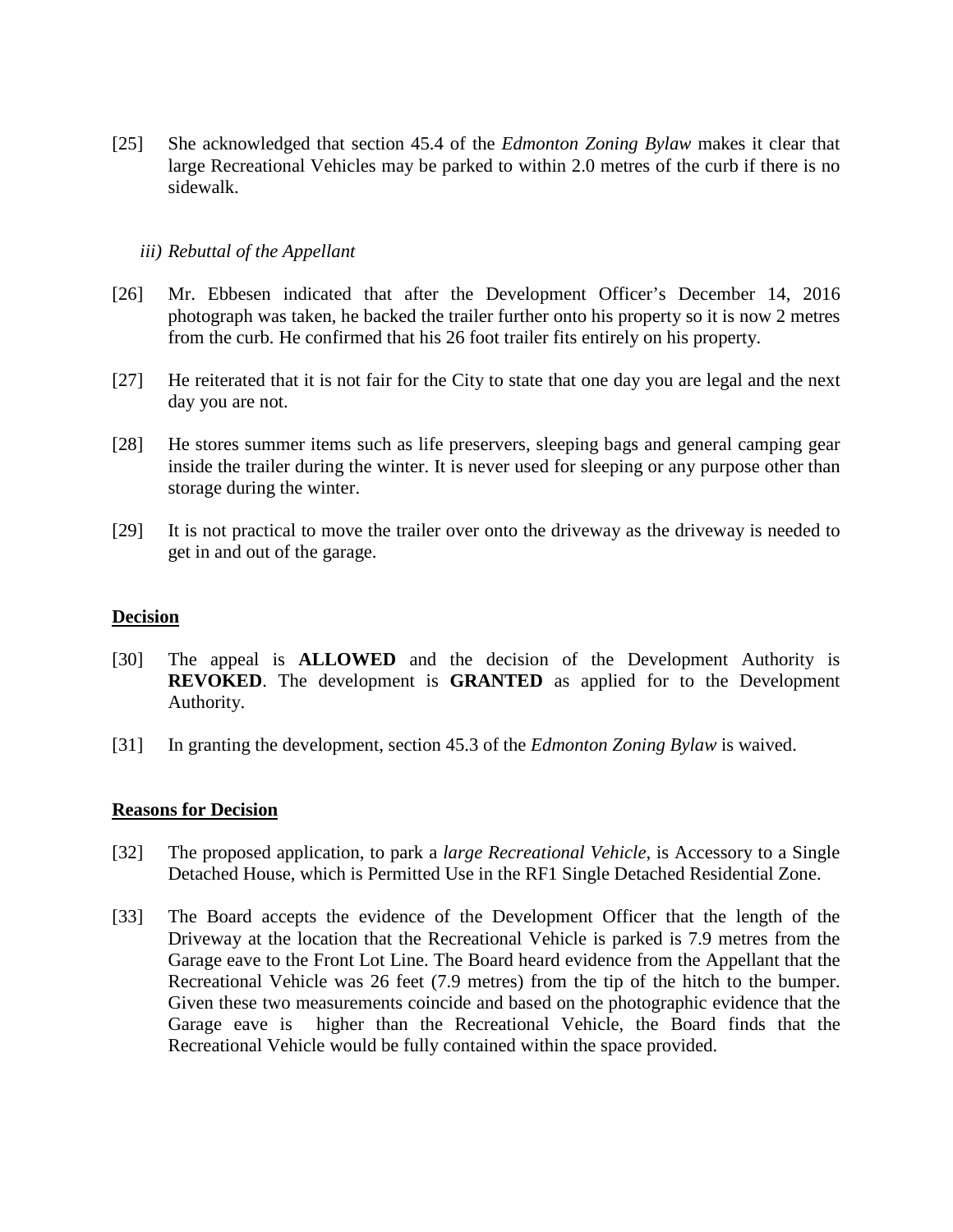- [34] Pursuant to section 45.4 of the *Edmonton Zoning Bylaw* regarding the required 2-metre Setback from the curb if there is no sidewalk, the Board notes that evidence provided shows a 3.6-metre Setback from the curb to the Front Lot Line, which therefore complies with section 45.4.
- [35] The Board accepts the evidence provided by the Development Officer that there is a Compliance Certificate in place which shows the existing Driveway side extension. Therefore, the Board accepts that there are no variances with respect to a landscaped Front Yard requirement where the Recreational Vehicle is parked.
- [36] The Development Officer had concerns regarding visual impact and obstruction of sight lines. However, the Development Officer clarified that given this property is in a cul-desac, sight lines do not apply here but visual impact does. With respect to the visual impact, the Board finds there is no evidence substantiating this concern. Conversely, the Board was presented with a community consultation conducted by the Appellant who endeavored to contact all parties within the 60-metre notification area. Upon analyzing this community consultation, there was broad support to allow the Recreational Vehicle to be parked in the front Driveway. There were no on-line submissions in opposition, no e-mails or letters of opposition were received and no one appeared in person to oppose this appeal.
- [37] The Board further notes there is no sidewalk directly adjacent to this property; therefore any danger regarding pedestrians would be mitigated.
- [38] The Board finds this Use is reasonably compatible, and notes that it would be a Permitted Use for 7 months of the year, in any event.
- [39] The Board finds that the proposed development will not unduly interfere with the amenities of the neighbourhood nor materially interfere with or affect the use, enjoyment or value of neighbouring parcels of land.

Mr. Vincent Laberge, Presiding Officer Subdivision and Development Appeal Board

Board Members in Attendance: Ms. A. Lund; Mr. I. O'Donnell; Ms. E. Solez; Ms. M. McCallum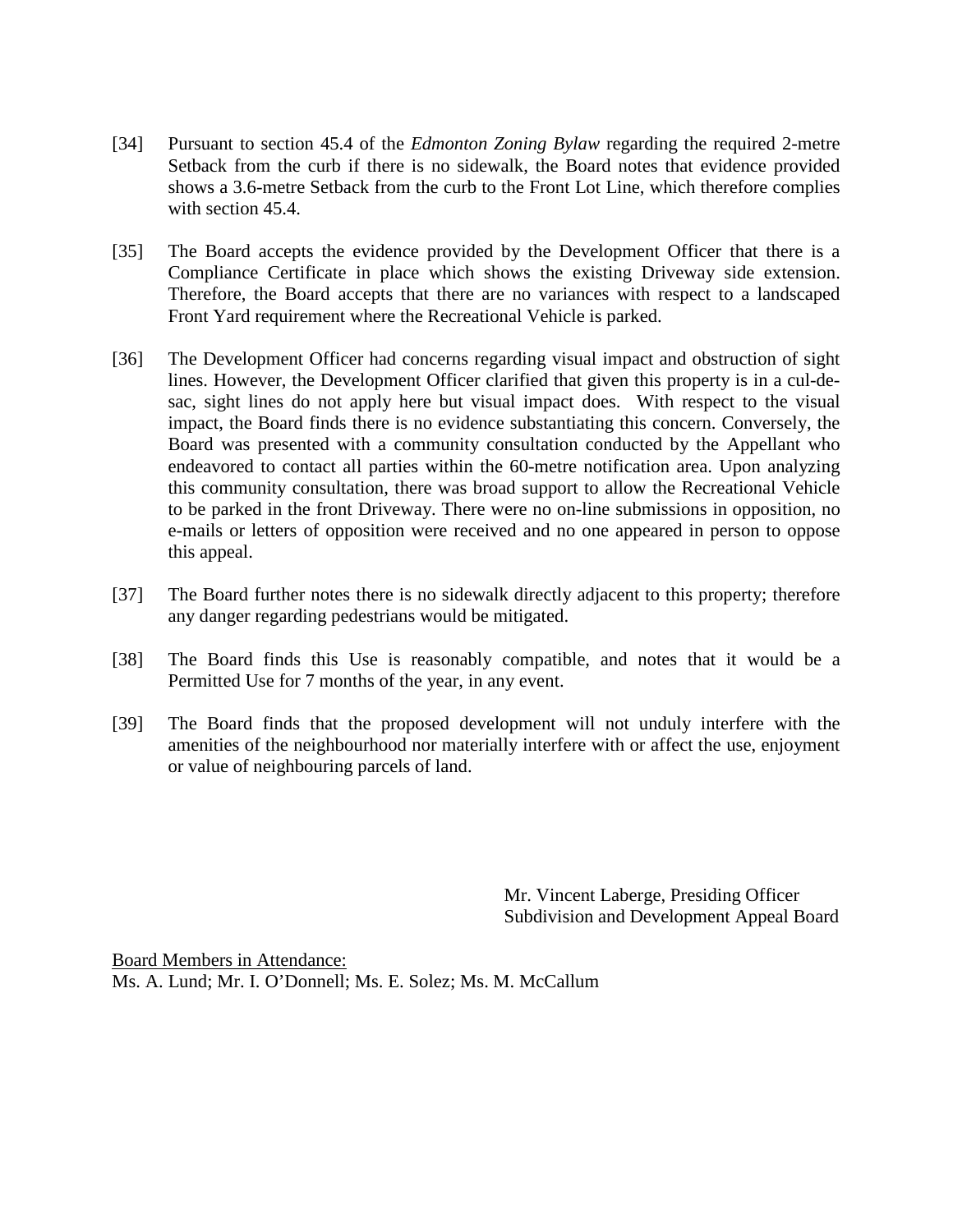## **Important Information for the Applicant/Appellant**

- 1. Obtaining a Development Permit does not relieve you from complying with:
	- a) the requirements of the *Edmonton Zoning Bylaw*, insofar as those requirements have not been relaxed or varied by a decision of the Subdivision and Development Appeal Board,
	- b) the requirements of the *Alberta Safety Codes Act*,
	- c) the *Alberta Regulation 204/207 – Safety Codes Act – Permit Regulation*,
	- d) the requirements of any other appropriate federal, provincial or municipal legislation,
	- e) the conditions of any caveat, covenant, easement or other instrument affecting a building or land.
- 2. When an application for a Development Permit has been approved by the Subdivision and Development Appeal Board, it shall not be valid unless and until any conditions of approval, save those of a continuing nature, have been fulfilled.
- 3. A Development Permit will expire in accordance to the provisions of section 22 of the *Edmonton Zoning Bylaw, Bylaw 12800*, as amended.
- 4. This decision may be appealed to the Alberta Court of Appeal on a question of law or jurisdiction under section 688 of the *Municipal Government Act*, RSA 2000, c M-26. If the Subdivision and Development Appeal Board is served with notice of an application for leave to appeal its decision, such notice shall operate to suspend the Development Permit.
- 5. When a decision on a Development Permit application has been rendered by the Subdivision and Development Appeal Board, the enforcement of that decision is carried out by the Sustainable Development Department, located on the 5th Floor, 10250 – 101 Street NW, Edmonton.

*NOTE: The City of Edmonton does not conduct independent environmental checks of land within the City. If you are concerned about the stability of this property for any purpose, you should conduct your own tests and reviews. The City of Edmonton, when issuing a development permit, makes no representations and offers no warranties as to the suitability of the property for any purpose or as to the presence or absence of any environmental contaminants on the property.*